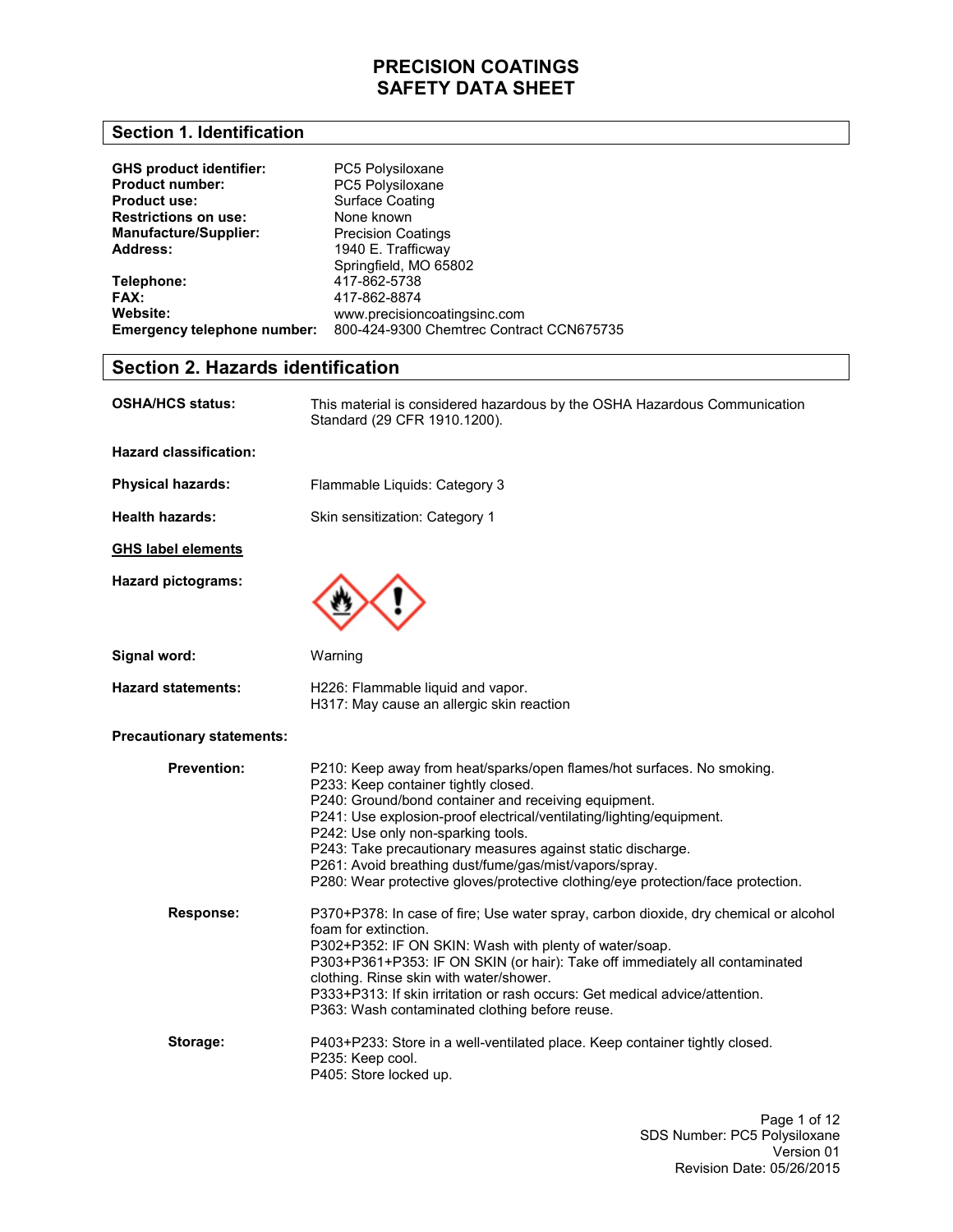**Disposal:** 

P501: Dispose of contents/container to an appropriate treatment and disposal facility in accordance with applicable laws and regulations, and product characteristics at time of disposal.

| Hazard(s) not otherwise |             |
|-------------------------|-------------|
| classified (HNOC):      | None known. |

# **Section 3. Composition / Information on Ingredients**

| <b>Components</b>                                                                                                         | CAS#       | <b>Percent</b> |
|---------------------------------------------------------------------------------------------------------------------------|------------|----------------|
| Parachlorobenzotrifluoride                                                                                                | $98-56-6$  | $5-10$         |
| 4.4'-Isopropylidenedicyclohexanol, oligomeric reaction products with 1-chloro-2.3-                                        |            |                |
| epoxypropane                                                                                                              | 30583-72-3 | 10-20          |
| Titanium dioxide*                                                                                                         | 13463-67-7 | $0 - 47$       |
| Aluminum hydroxide*                                                                                                       | 21645-51-2 | $0 - 5$        |
| Silicon dioxide, amorphous*                                                                                               | 7631-86-9  | $0 - 5$        |
| Carbon black*                                                                                                             | 1333-86-4  | $0 - 3$        |
| Methanol                                                                                                                  | 67-56-1    | $0 - 51$       |
| *Titanium dioxide; aluminum hydroxide; silica dioxide, amorphous and carbon black are bound within the polymer<br>matrix. |            |                |

| <b>Section 4. First aid measures</b>                |                                                                                                                                                                                                                                                                                                                                                                                                                                                                                                                                                                                             |  |
|-----------------------------------------------------|---------------------------------------------------------------------------------------------------------------------------------------------------------------------------------------------------------------------------------------------------------------------------------------------------------------------------------------------------------------------------------------------------------------------------------------------------------------------------------------------------------------------------------------------------------------------------------------------|--|
| <b>Eye Contact:</b>                                 | Immediately flush eyes with plenty of water, occasionally lifting the upper and lower<br>eyelids. Check for and remove any contact lenses. Continue to rinse for at least 15<br>minutes. In case of irritation form airborne exposure, move to fresh air. Get medical<br>attention promptly.                                                                                                                                                                                                                                                                                                |  |
| <b>Skin Contact:</b>                                | Flush contaminated skin with plenty of water/soap. Remove contaminated clothing and<br>shoes. Continue to rinse for at least 15 minutes. Get medical attention. Wash clothing<br>before reuse. Clean shoes thoroughly before reuse.                                                                                                                                                                                                                                                                                                                                                         |  |
| Inhalation:                                         | Remove to fresh air and keep at rest in a position comfortable for breathing. If it is<br>suspected that gas or vapor is still present, the rescuer should wear an appropriate mask<br>of self-contained breathing apparatus. If not breathing, if breathing is irregular or if<br>respiratory arrest occurs, provide artificial respiration or oxygen by trained personnel. It<br>may be dangerous to the person providing aid to give mouth-to-mouth resuscitation. Get<br>medical attention. Maintain an open airway. Loosen tight clothing such as a collar, tie, belt<br>or waistband. |  |
| Ingestion:                                          | Wash out mouth with water. Remove dentures if any. Get medical attention. Never give<br>anything by mouth to an unconscious person. If unconscious, place in recovery position<br>and get medical attention immediately.                                                                                                                                                                                                                                                                                                                                                                    |  |
| <b>Most important</b><br>symptoms/effects,<br>acute |                                                                                                                                                                                                                                                                                                                                                                                                                                                                                                                                                                                             |  |
| Potential acute health<br>effects                   |                                                                                                                                                                                                                                                                                                                                                                                                                                                                                                                                                                                             |  |
| Eye contact:                                        | Causes eye irritation.                                                                                                                                                                                                                                                                                                                                                                                                                                                                                                                                                                      |  |
| <b>Skin contact:</b>                                | May cause an allergic skin reaction.                                                                                                                                                                                                                                                                                                                                                                                                                                                                                                                                                        |  |
| Inhalation:                                         | Harmful if inhaled. Can cause central nervous system (CNS) depression. May cause<br>drowsiness and dizziness.                                                                                                                                                                                                                                                                                                                                                                                                                                                                               |  |
| Ingestion:                                          | Can cause central nervous system (CNS) depression. Irritating to mouth and stomach.<br>Page 2 of 12<br>SDS Number: PC5 Polysiloxane<br>Version 01                                                                                                                                                                                                                                                                                                                                                                                                                                           |  |

Revision Date: 05/26/2015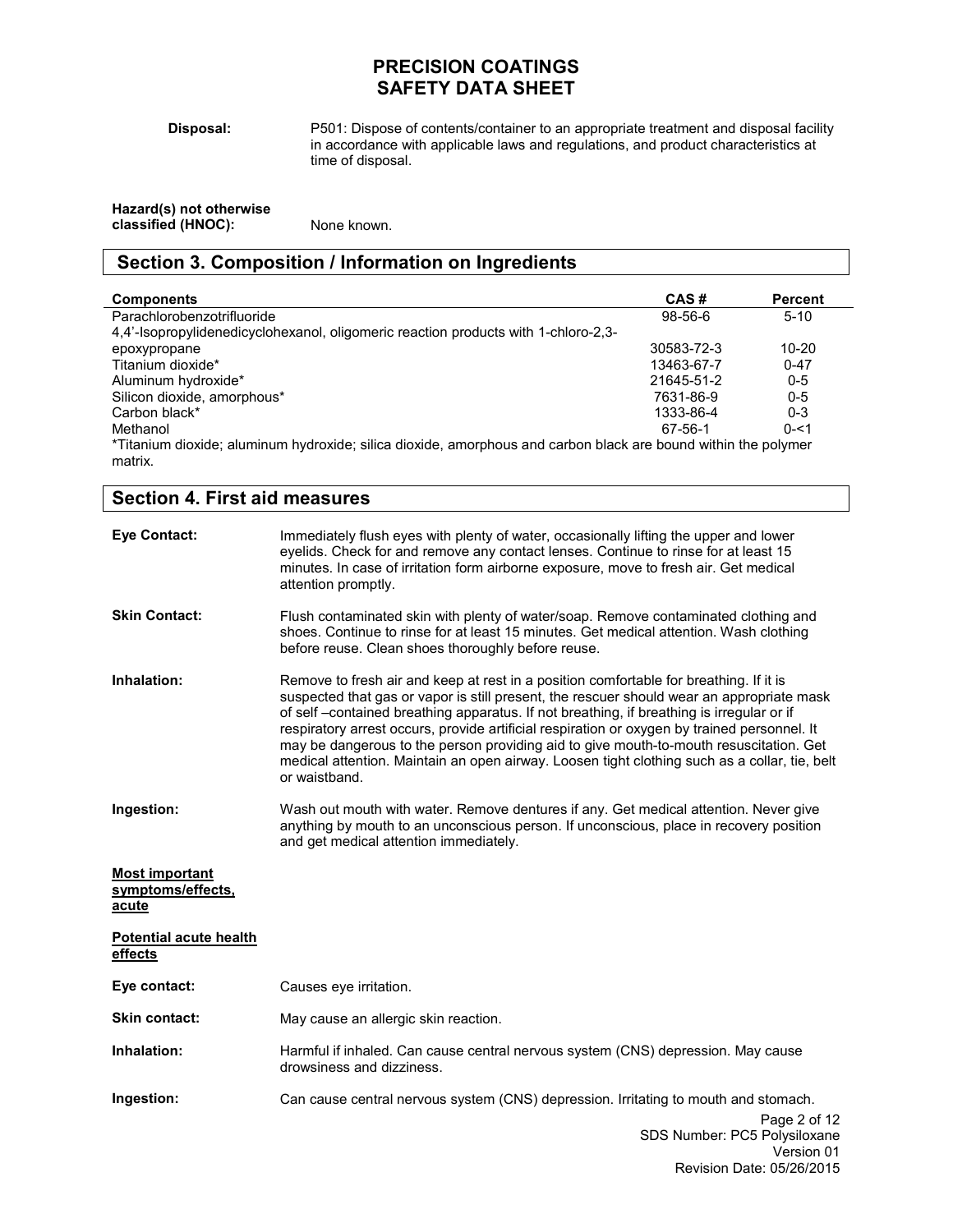#### **Over-exposure signs/symptoms**

| Eye contact:                                                                                     | Adverse symptoms may include the following:<br>pain or irritation.<br>Watering<br>Redness                                                                                                                                                                                                                                   |
|--------------------------------------------------------------------------------------------------|-----------------------------------------------------------------------------------------------------------------------------------------------------------------------------------------------------------------------------------------------------------------------------------------------------------------------------|
| Skin contact:                                                                                    | Adverse symptoms may include the following:<br>irritation<br>redness                                                                                                                                                                                                                                                        |
| Inhalation:                                                                                      | Adverse symptoms may include the following:<br>nausea or vomiting<br>headache<br>drowsiness/fatigue<br>dizziness/vertigo<br>unconsciousness                                                                                                                                                                                 |
| Ingestion                                                                                        | Adverse symptoms may include the following:<br>nausea or vomiting                                                                                                                                                                                                                                                           |
| Indication of<br>immediate medical<br>attention and special<br>treatment needed, if<br>necessary |                                                                                                                                                                                                                                                                                                                             |
| Notes to physician:                                                                              | Not available                                                                                                                                                                                                                                                                                                               |
| <b>Specific treatments:</b>                                                                      | Treat symptomatically and supportively.                                                                                                                                                                                                                                                                                     |
| <b>Protection of first-</b><br>aiders:                                                           | No action shall be taken involving any personal risk or without suitable training. If it is<br>suspected that gas or vapor is still present, the rescuer should wear an appropriate mask<br>or self-contained breathing apparatus. It may be dangerous to the person providing aid to<br>give mouth-to-mouth resuscitation. |

# **Section 5. Fire-fighting measures**

| Suitable extinguishing media:<br>Unsuitable extinguishing | Use dry chemical, carbon dioxide, water spray (fog) or foam.                                                                                                                                                                                                                                                                                                                                                              |  |
|-----------------------------------------------------------|---------------------------------------------------------------------------------------------------------------------------------------------------------------------------------------------------------------------------------------------------------------------------------------------------------------------------------------------------------------------------------------------------------------------------|--|
| media:                                                    | Do not use water jet.                                                                                                                                                                                                                                                                                                                                                                                                     |  |
| Special hazards arising from<br>the substance or mixture: | Flammable liquid and vapor. In a fire or if heated, a pressure increase will<br>occur and the container may burst, with the risk of a subsequent explosion.<br>The vapor/gas is heavier than air and will spread along the ground. Vapors<br>may accumulate in low or confined areas or travel a considerable distance to a<br>source of ignition and flash back. Runoff to sewer may create fire or explosion<br>hazard. |  |
| <b>Hazardous thermal</b>                                  |                                                                                                                                                                                                                                                                                                                                                                                                                           |  |
| decomposition products:                                   | Decomposition products may include the following materials:<br>carbon dioxide, carbon monoxide, smoke, oxides of nitrogen.                                                                                                                                                                                                                                                                                                |  |
| Special protective actions for                            |                                                                                                                                                                                                                                                                                                                                                                                                                           |  |
| fire-fighters:                                            | Cool closed containers exposed to fire with water. Do not release runoff from<br>fire to drains or watercourses.                                                                                                                                                                                                                                                                                                          |  |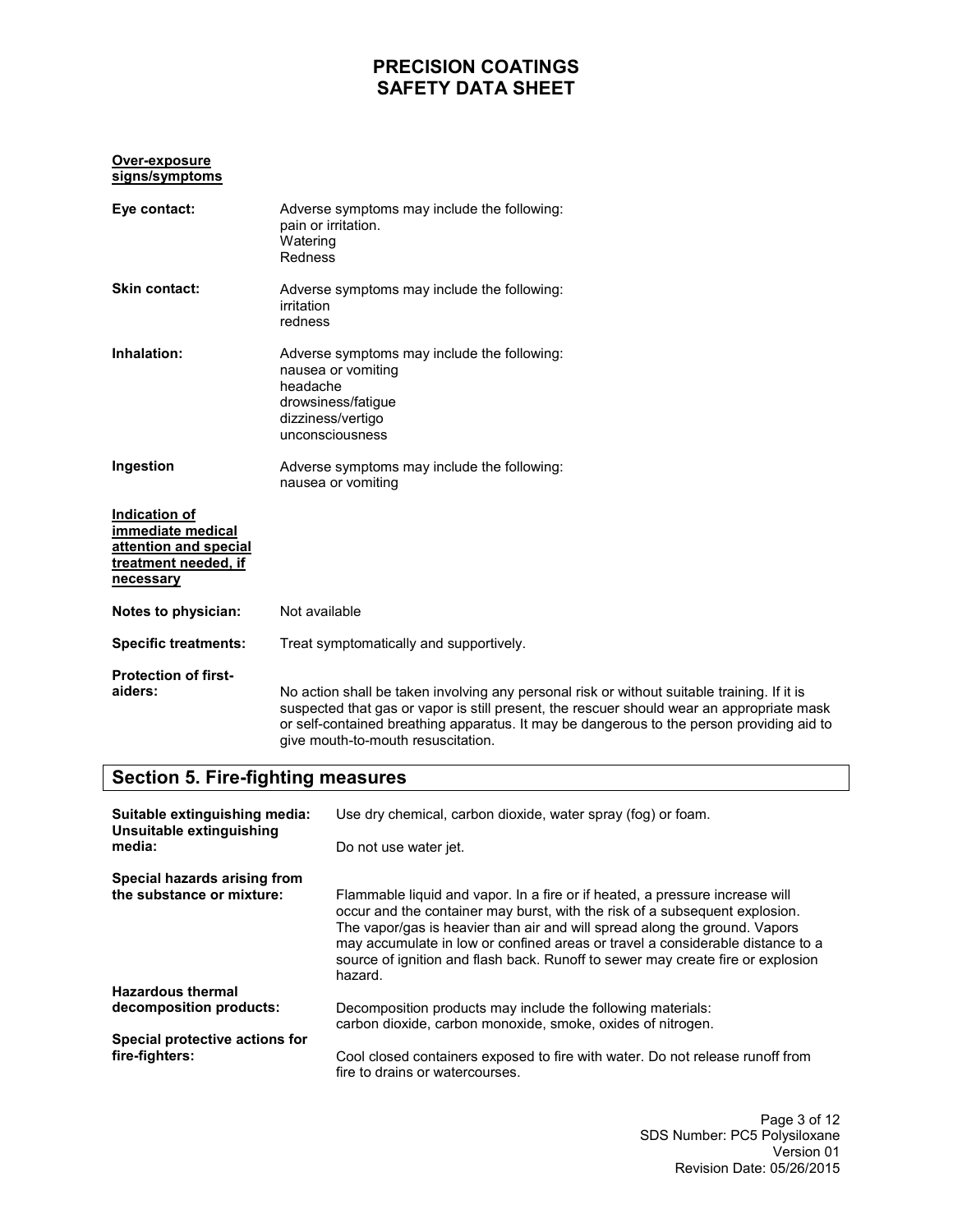**Special protective equipment** 

Fire-fighters should wear appropriate protective equipment and self contained breathing apparatus with full face piece operated in the positive pressure mode.

### **Section 6. Accidental release measures**

| <b>Personal precautions,</b><br>protective equipment and<br>emergency procedures |                                                                                                                                                                                                                                                                                                                                                                                                                                                                                                                                                                                                                                                                                                                                                                       |
|----------------------------------------------------------------------------------|-----------------------------------------------------------------------------------------------------------------------------------------------------------------------------------------------------------------------------------------------------------------------------------------------------------------------------------------------------------------------------------------------------------------------------------------------------------------------------------------------------------------------------------------------------------------------------------------------------------------------------------------------------------------------------------------------------------------------------------------------------------------------|
| For non-emergency personnel:                                                     | Evacuate surrounding areas. Keep unnecessary and unprotected personnel<br>from entering. Do not touch or walk through spilled material. Shut off all<br>ignition sources. No flares, smoking or flames in hazard area. Avoid breathing<br>vapor or mist. Provide adequate ventilation. Wear appropriate respirator when<br>ventilation is inadequate. Put on appropriate personal protective equipment.                                                                                                                                                                                                                                                                                                                                                               |
| For emergency responders:                                                        | If specialized clothing is required to deal with the spillage, take note of any<br>information in Section 8 on suitable and unsuitable materials. See also the<br>information in "For non-emergency personnel".                                                                                                                                                                                                                                                                                                                                                                                                                                                                                                                                                       |
| <b>Environmental precautions:</b>                                                | Avoid dispersal of spilled material and runoff and contact with soil, waterways,<br>drains and sewers. Inform the relevant authorities if the product has caused<br>environmental pollution (sewers, waterways, soil or air).                                                                                                                                                                                                                                                                                                                                                                                                                                                                                                                                         |
| Methods and material for<br>containment and cleaning up:                         | Eliminate sources of ignition. Absorb spill with inert material (e.g. dry sand or<br>earth), then place in a chemical waste container. Avoid runoff into storm<br>sewers and ditches which lead to waterways. Use only non-combustible<br>material for clean-up. Recover by pumping (use explosion proof or hand<br>pump). Use clean, non-sparking tools to collect absorbed materials. Eliminate<br>all ignition sources. Prevent additional discharge of material is able to do so<br>safely. Do not touch or walk through spilled material. Collect spilled materials<br>for disposal. Wear appropriate personal protective equipment (see Section 8<br>Exposure controls/personal protection). Evacuate unnecessary personnel. Do<br>not apply water to the leak. |

### **Section 7. Handling and storage**

**Precautions for safe handling:** Do not handle until all safety precautions have been read and understood. Do not get in eyes or on skin or clothing. Persons with a history of skin sensitization should not be employed in any process in which this product is used. Do not swallow. Avoid breathing vapor or mist. Use only with adequate ventilation. Wear appropriate respirator when ventilation is inadequate. Do not enter storage areas and confined spaces unless adequately ventilated. Keep in the original container or an approved alternative made from a compatible material, kept tightly closed when not in use. Store and use away from heat, sparks, open flame or any other ignition source. Use explosion proof electrical equipment. Empty containers retain product residue and can be hazardous. Do not reuse container. Ground and bond containers when transferring material. Eating, drinking and smoking should be prohibited in areas where this material is handled, stored and processed. Workers should wash hands and face before eating, drinking and smoking. Remove contaminated clothing and protective equipment before entering eating areas. See also Section 8 for additional information on hygiene measures.

**Conditions for safe storage, including any** 

> Page 4 of 12 SDS Number: PC5 Polysiloxane Version 01 Revision Date: 05/26/2015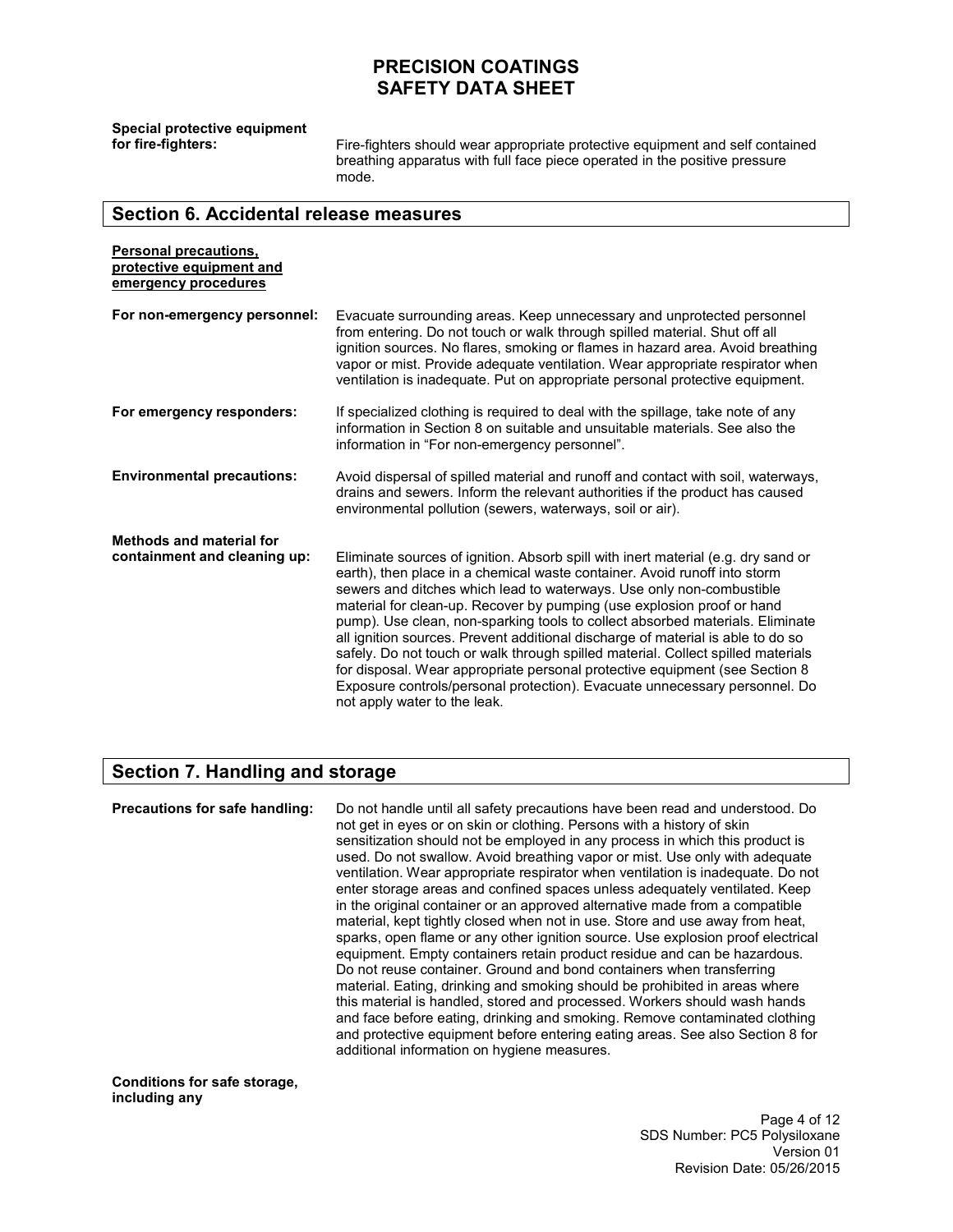**incompatibilities:** Store in accordance with local regulations. Store in original container protected from direct sunlight in a dry, cool and well-ventilated area, away from incompatible materials (see Section 10) and food and drink. Store locked up. Eliminate all ignition sources. Separate from oxidizing materials. Keep container tightly closed and sealed until ready for use. Containers that have been opened must be carefully resealed and kept upright to prevent leakage. Do not store in unlabeled containers. Use appropriate containment to avoid environmental contamination.

# **Section 8. Exposure controls / personal protection**

#### **Control parameters**

**Occupational exposure limits** 

| <b>U.S. ACGIH Threshold Limit Values</b>                           |                                                                                                                                                                                                                                                                                                                                                                                                 |                           |                                              |
|--------------------------------------------------------------------|-------------------------------------------------------------------------------------------------------------------------------------------------------------------------------------------------------------------------------------------------------------------------------------------------------------------------------------------------------------------------------------------------|---------------------------|----------------------------------------------|
| <b>Components</b>                                                  | <b>Type</b>                                                                                                                                                                                                                                                                                                                                                                                     | Value                     | Form                                         |
| Aluminum hydroxide                                                 | <b>TWA</b>                                                                                                                                                                                                                                                                                                                                                                                      | 1 $mg/m3$                 | Respirable fraction                          |
| Titanium dioxide                                                   | <b>TWA</b>                                                                                                                                                                                                                                                                                                                                                                                      | 10 mg/m $3$               |                                              |
| Methanol                                                           | <b>TWA</b>                                                                                                                                                                                                                                                                                                                                                                                      | 200ppm                    | SKIN-DES                                     |
|                                                                    | <b>STEL</b>                                                                                                                                                                                                                                                                                                                                                                                     | 250ppm                    | Can be absorbed through the<br>skin          |
| U.S. OSHA Table Z-1 Limits for Air Contaminants (29 CFR 1910.1000) |                                                                                                                                                                                                                                                                                                                                                                                                 |                           |                                              |
| <b>Components</b>                                                  | Type                                                                                                                                                                                                                                                                                                                                                                                            | <b>Value</b>              | <b>Form</b>                                  |
| Titanium dioxide                                                   | <b>PEL</b>                                                                                                                                                                                                                                                                                                                                                                                      | 15mg/m3                   | <b>Total dust</b>                            |
| Aluminum powder                                                    | PEL                                                                                                                                                                                                                                                                                                                                                                                             | $5$ mg/m $3$              | Respirable dust                              |
| Methanol                                                           | <b>PEL</b>                                                                                                                                                                                                                                                                                                                                                                                      | 200ppm 260 mg/m3          | Can be absorbed through the<br>skin          |
| U.S. OSHA Table Z-3 (29 CFR 1910.1000)                             |                                                                                                                                                                                                                                                                                                                                                                                                 |                           |                                              |
| <b>Components</b>                                                  | <b>Type</b>                                                                                                                                                                                                                                                                                                                                                                                     | Value                     | Form                                         |
| Silicon dioxide                                                    | <b>TWA</b>                                                                                                                                                                                                                                                                                                                                                                                      | $0.8$ mg/m $3$<br>20mppcf |                                              |
| <b>USA. NIOSH REL</b>                                              |                                                                                                                                                                                                                                                                                                                                                                                                 |                           |                                              |
| <b>Components</b>                                                  | Type                                                                                                                                                                                                                                                                                                                                                                                            | Value                     | Form                                         |
| Methanol                                                           | <b>REL</b>                                                                                                                                                                                                                                                                                                                                                                                      | 200ppm                    | SKIN-DES                                     |
|                                                                    | <b>STEL</b>                                                                                                                                                                                                                                                                                                                                                                                     | 325 mg/m3                 | Can be absorbed through the<br>skin          |
| Appropriate engineering<br>controls:                               |                                                                                                                                                                                                                                                                                                                                                                                                 |                           |                                              |
|                                                                    | Use only with adequate ventilation. Use process enclosures, local exhaust ventilation or other<br>engineering controls to keep worker exposure to airborne contaminants below any                                                                                                                                                                                                               |                           |                                              |
|                                                                    | recommended or statutory limits. The engineering controls also need to keep gas, vapor or dust<br>concentrations below any lower explosive limits. Use explosion-proof ventilation equipment.                                                                                                                                                                                                   |                           |                                              |
| Individual protection measures                                     |                                                                                                                                                                                                                                                                                                                                                                                                 |                           |                                              |
| <b>Hygiene measures:</b>                                           | Wash hands, forearms and face thoroughly after handling chemical products, before eating,<br>smoking and using the lavatory and at the end of the working period. Appropriate techniques<br>should be used to remove potentially contaminated clothing. Wash contaminated clothing before<br>reusing. Ensure that eyewash stations and safety showers are close to the workstation location.    |                           |                                              |
| <b>Eye/face protection:</b>                                        | Safety glasses equipped with side shields are recommended as minimum protection in industrial<br>settings.                                                                                                                                                                                                                                                                                      |                           |                                              |
| <b>Skin protection</b>                                             |                                                                                                                                                                                                                                                                                                                                                                                                 |                           |                                              |
| Hand protection:                                                   | Chemical-resistant gloves complying with an approved standard should be worn at all times<br>when handling chemical products if a risk assessment indicates this is necessary. Considering<br>the parameters specified by the glove manufacturer, check during use that the gloves are still<br>retaining their protective properties. It should be noted that the time to breakthrough for any |                           |                                              |
|                                                                    |                                                                                                                                                                                                                                                                                                                                                                                                 |                           | Page 5 of 12<br>SDS Number: PC5 Polysiloxane |

Version 01

Revision Date: 05/26/2015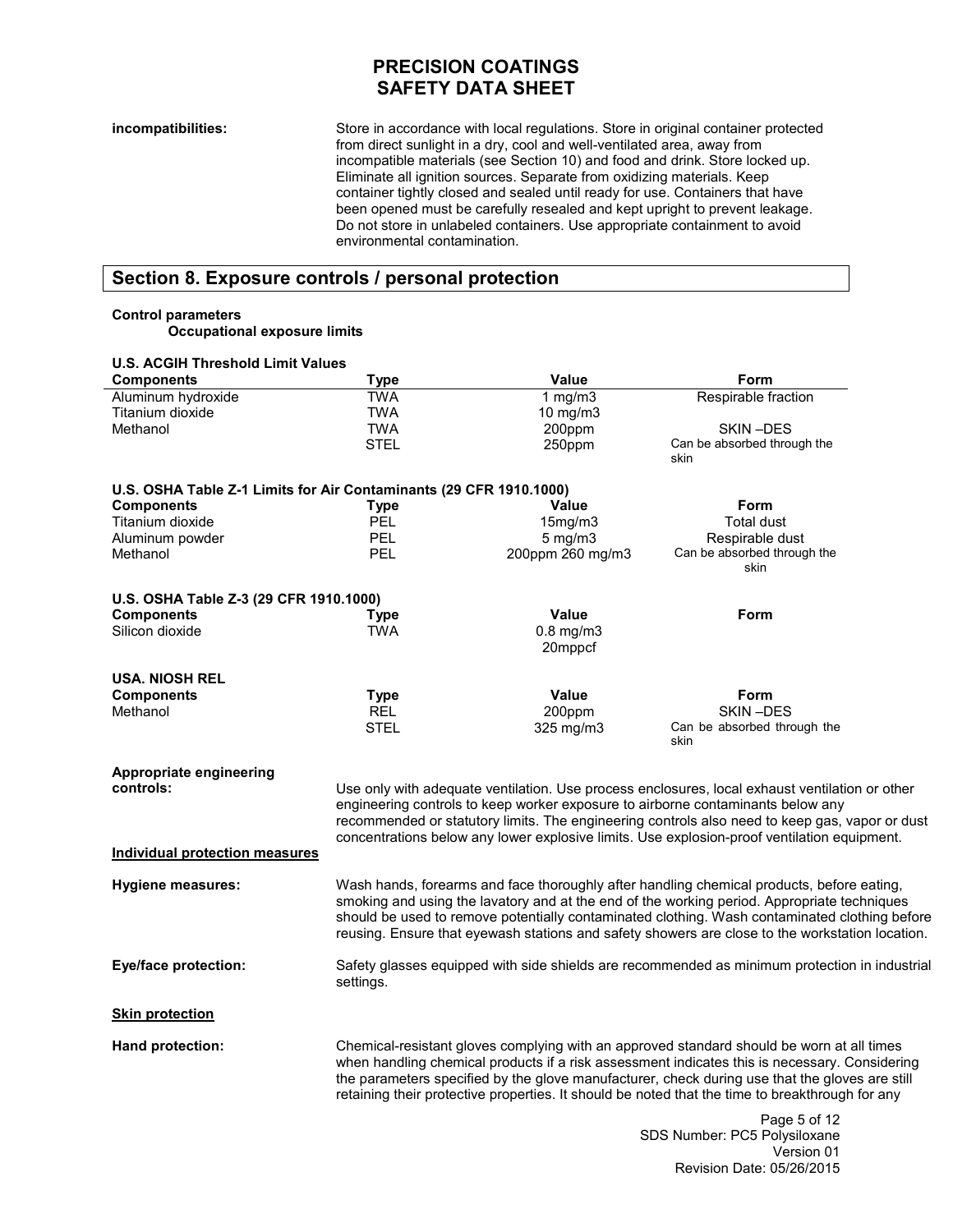glove material may be different for different glove manufacturers.

| <b>Body protection:</b>        | Personal protective equipment for the body should be selected based on the task being<br>performed and the risks involved and should be approved by a specialist before handling this<br>product.                                                                                                                             |
|--------------------------------|-------------------------------------------------------------------------------------------------------------------------------------------------------------------------------------------------------------------------------------------------------------------------------------------------------------------------------|
| Other skin protection:         | Appropriate footwear and any additional skin protection measures should be selected based on<br>the task being performed and the risks involved and should be approved by a specialist before<br>handling this product.                                                                                                       |
| <b>Respiratory protection:</b> | Use a properly fitted, air-purifying or supplied-air respirator complying with an approved standard<br>if a risk assessment indicated this is necessary. Respirator selection must be based on known or<br>anticipated exposure levels, the hazards of the product and the safe working limits of the<br>selected respirator. |

# **Section 9. Physical & Chemical Properties**

### **Appearance**

| <b>Physical state:</b><br>Form:<br>Color:               | Liquid<br>Liquid<br>Opaque      |
|---------------------------------------------------------|---------------------------------|
| Odor:                                                   | Low                             |
| Odor threshold:                                         | Not available                   |
| pH:                                                     | Not available                   |
| Melting point/freezing point:                           | Not available                   |
| Initial boiling point and boiling<br>range:             | 139.3°C (282.7°F)               |
| Flash point:                                            | 42.8°C (109°F) (Tag closed cup) |
| <b>Evaporation rate:</b>                                | Not available                   |
| <b>Upper/lower flammability or</b><br>explosive limits: | Not available                   |
| Vapor pressure:                                         | Not available                   |
| Vapor density:                                          | 1 Air = $1$<br>≻                |
| <b>Relative density:</b>                                | 1.1489-1.1.7515                 |
| Solubility(ies):                                        | Not available                   |
| <b>Partition coefficient: n-</b><br>octanol/water:      | Not available                   |
| Auto-ignition temperature:                              | Not available                   |
| <b>Decomposition temperature:</b>                       | Not available                   |
| <b>Viscosity:</b>                                       | Not available                   |
| VOC (mixed less water &<br>exempt compounds):           | Less than 89 grams/liter        |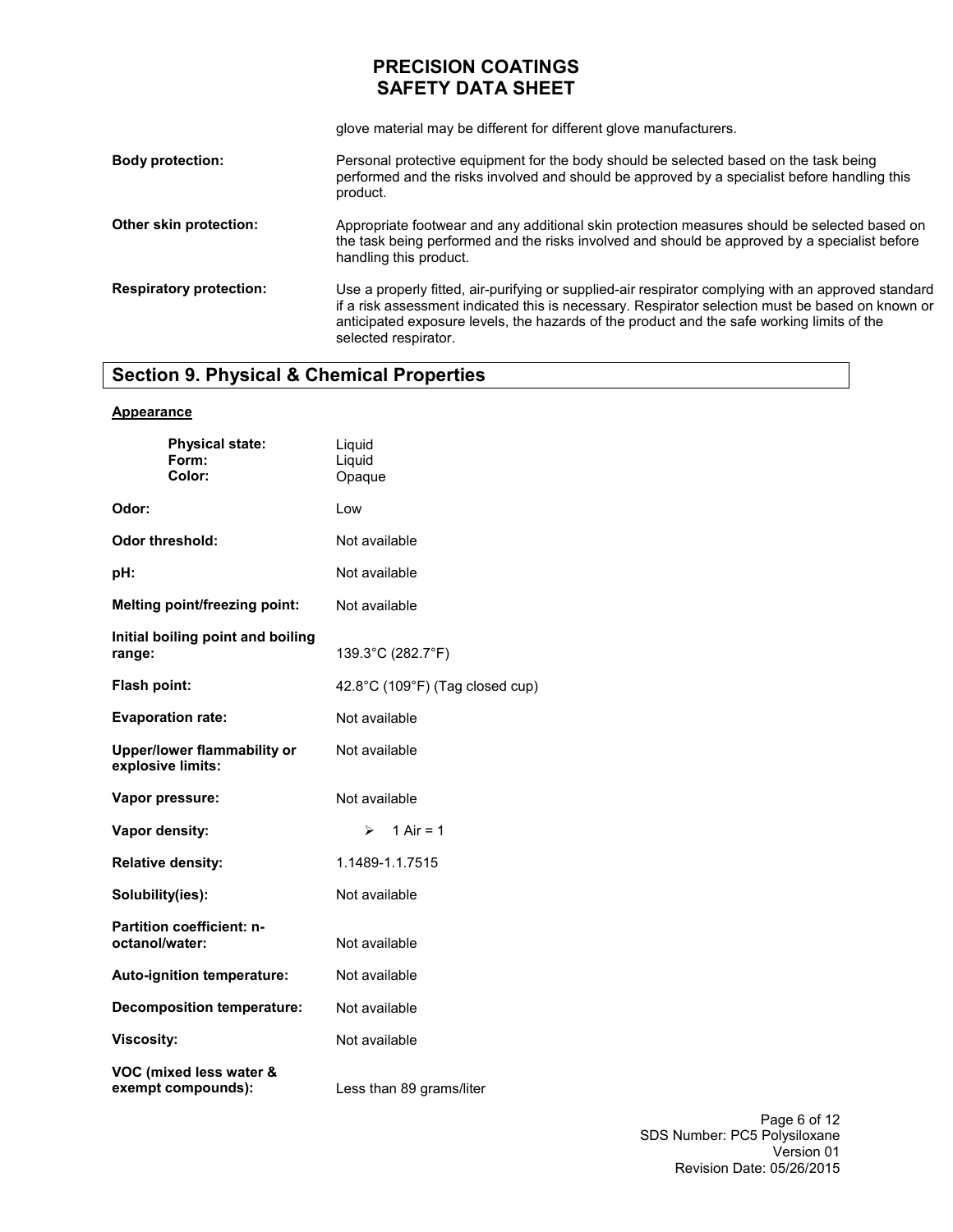**Other information:** No additional information **Section 10. Chemical stability & reactivity information Reactivity: Chemical stability: Possibility of hazardous reactions: Conditions to avoid: Incompatible materials: Hazardous decomposition products:**  None known. Stable. None known. All possible sources of ignition (heat, sparks, flame). Do not pressurize, cut, weld, braze, solder, drill, grind or expose containers to heat or sources of ignition. Do not allow vapor to accumulate in low or confined areas. Strong oxidizing agents. Strong acids. Strong alkalis. Under normal conditions of storage and use, hazardous decomposition products should not be produced.

### **Section 11. Toxicological information**

### **Information on toxicological effects**

### **Acute toxicity**

| Conclusion/summary:         | Not available |
|-----------------------------|---------------|
| Oral:                       | Not available |
| Dermal:                     | Not available |
| Inhalation:                 | Not available |
| <b>Irritation/Corrosion</b> |               |
| Skin:                       | Not available |
| Eyes:                       | Not available |
| <b>Respiratory:</b>         | Not available |
| <b>Sensitization</b>        |               |
| Skin:                       | Not available |
| <b>Respiratory:</b>         | Not available |
| <b>Mutagenicity</b>         |               |
| <b>Conclusion/Summary:</b>  | Not available |
| <b>Carcinogenicity</b>      |               |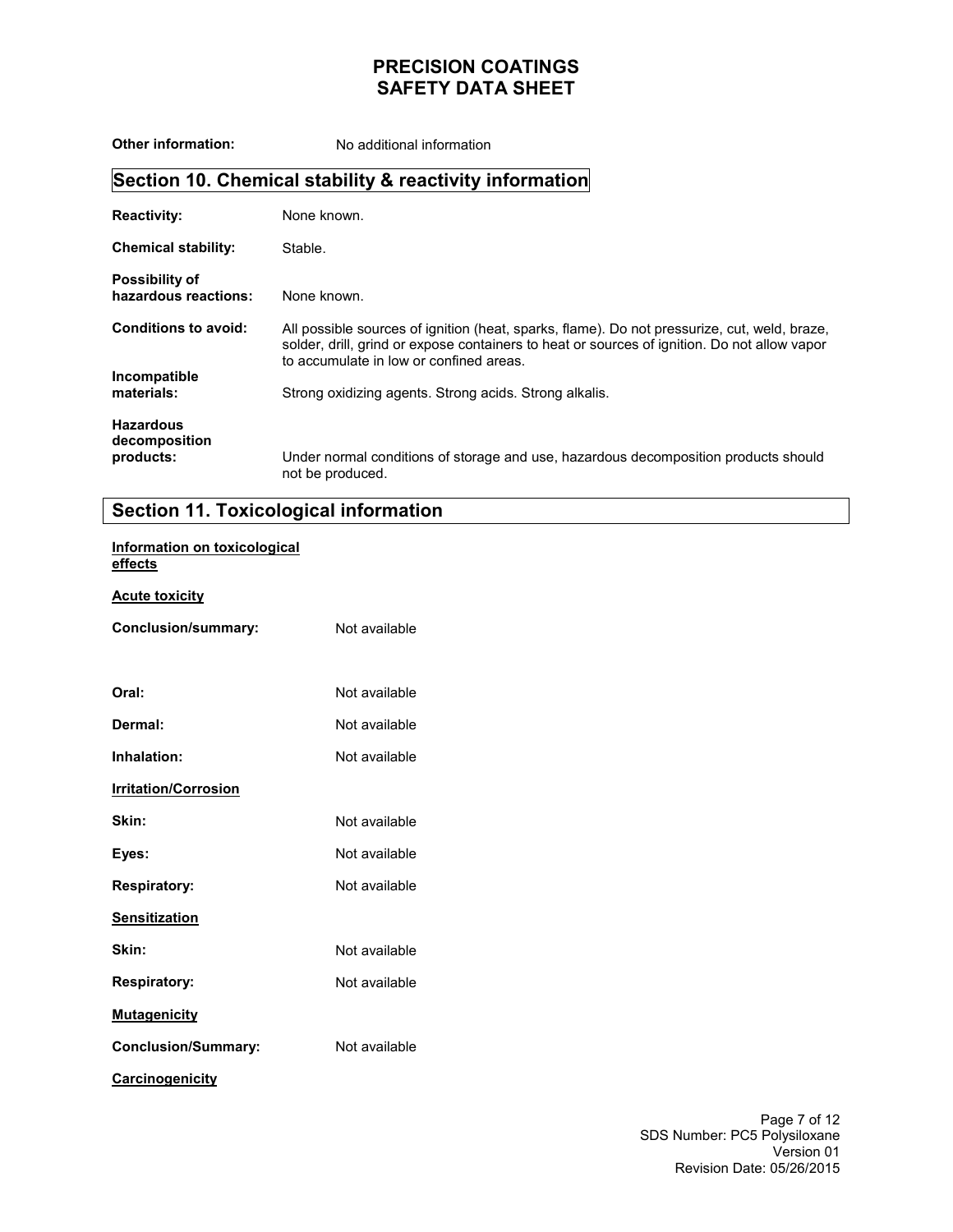**Conclusion/Summary:** Titanium dioxide: In lifetime inhalation studies rats were exposed for 2 years to respectively 10, 50 and 250 mg/m3 of respirable TiO2. Slight lung fibrosis was observed at 50 and 250 mg/m3 levels. Microscopic lung tumors were also observed in 13 percent of the rats exposed to 250 mg/m3, an exposure level that caused lung overloading and impairment of rat lungs clearance mechanisms. In further studies, these tumors were found to occur only under particle overload conditions in a uniquely sensitive species, the rat, and have little or no relevance for humans. The pulmonary inflammatory response to TiO2 particles exposure was also found to be much more severe in rats than in other rodent species. In February 2006, IARC has re-evaluated Titanium dioxide as pertaining to Group 2B: "possibly carcinogenic to humans", based upon inadequate evidence in humans and sufficient evidence in experimental animals for the carcinogenicity of titanium dioxide. IARC evaluation guidelines consider the generation of tumors, in 2 different studies within the same animal species, to be adequate criteria for an assessment of sufficient evidence.

The conclusions of several epidemiology studies on more than 20000 TiO2 industry workers in Europe and the USA did not suggest a carcinogenic effect of TiO2 dust on the human lung. Mortality from other chronic diseases, including other respiratory diseases, was also not associated with exposure to TiO2 dust. Based upon all available study results, DuPont scientists conclude that titanium dioxide will not cause lung cancer or chronic respiratory diseases in humans at concentrations experienced in the workplace.

Carbon black:

ANIMAL TOXICITY:

Rat, oral, duration 2 years Effect: no tumors.

Mouse, oral, duration 2 years Effect: no tumors.

Rat, inhalation, duration 2 years Target organ: lungs. Effect: inflammation, fibrosis, tumors.

Note: Tumors in the rat lung are considered to be related to the "lung overload" rather than to a specific chemical effect of carbon black itself in the lung. These effects in rats have been reported in many studies on other poorly soluble inorganic particles and appear to be rat specific (ILSI, 2000). Tumors have not been observed in other species (i.e., mouse and hamster) for carbon black or other poorly soluble particles under similar circumstances and study conditions.

#### MORTALITY STUDIES (HUMAN DATA):

A study on carbon black production workers in the UK (Sorahan, 2001) found an increased risk of lung cancer in two of the five plants studied; however, the increase was not related to the dose of carbon black. Thus, the authors did not consider the increased risk in lung cancer to be due to carbon black exposure. A German study of carbon black workers at one plant (Morfeld, 2006; Buechte, 2006) found a similar increase in lung cancer risk but, like the Sorahan, 2001 (UK study), found no association with carbon black exposure. A large US study of 18 plants showed a reduction in lung cancer risk in carbon black production workers (Dell, 2006). Based upon these studies, the February 2006 Working Group at the International Agency for Research on Cancer (IARC) concluded that the human evidence for carcinogenicity was inadequate (IARC, 2010).

> Page 8 of 12 SDS Number: PC5 Polysiloxane Version 01 Revision Date: 05/26/2015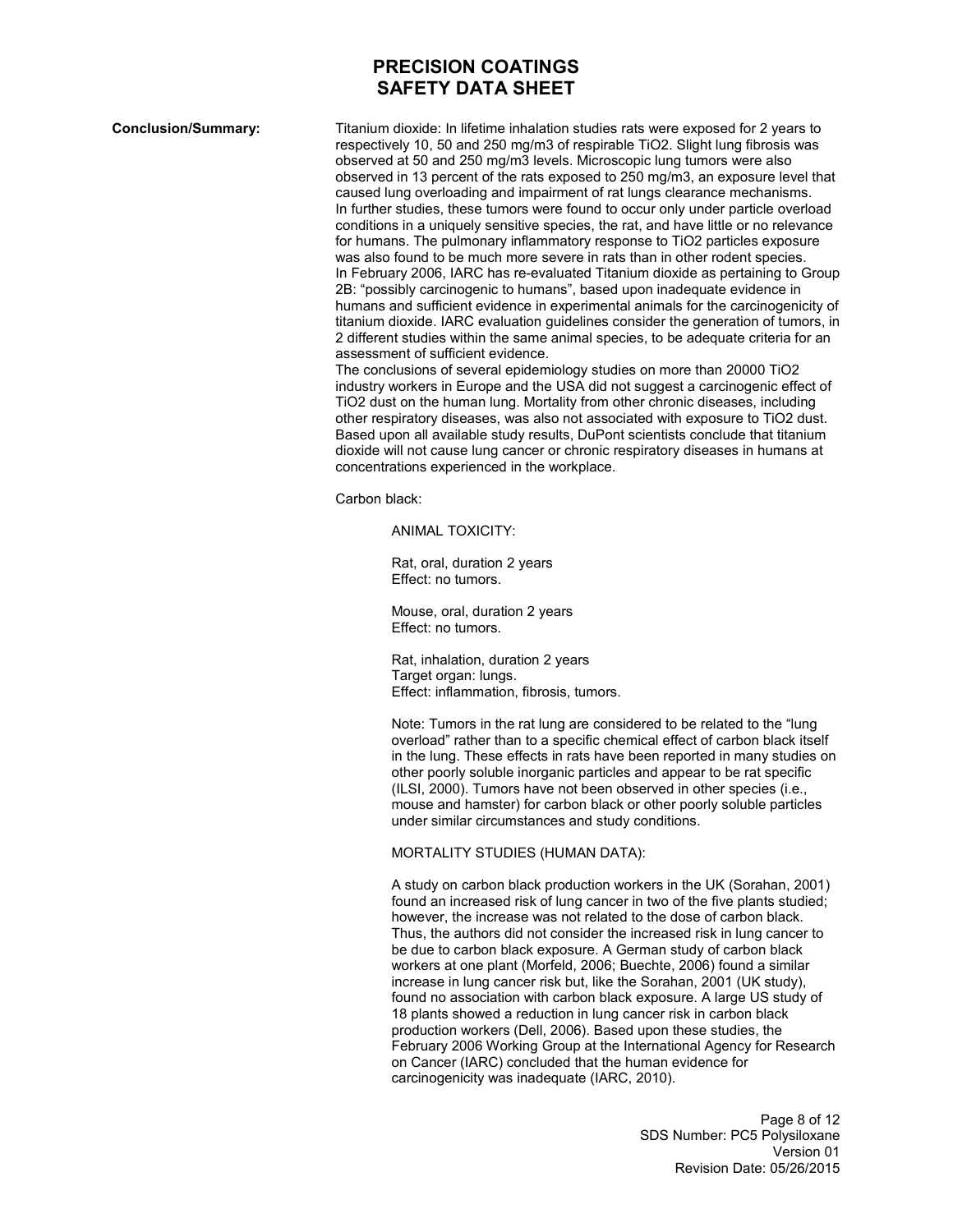Since the IARC evaluation of carbon black, Sorahan and Harrington (2007) have re-analyzed the UK study data using an alternative exposure hypothesis and found a positive association with carbon black exposure in two of the five plants. The same exposure hypothesis was applied by Morfeld and McCunney (2009) to the German cohort; in contrast, they found no association between carbon black exposure and lung cancer risk and, thus, no support for the alternative exposure hypothesis used by Sorahan and Harrington.

Over, as a result of these detailed investigations, no causative link between carbon black exposure and cancer risk in humans has been demonstrated.

#### IARC CANCER CLASSIFICATION:

In 2006 IARC re-affirmed its 1995 finding that there is "inadequate evidence" from human health studies to assess whether carbon black causes cancer in humans. IARC concluded that there is "sufficient evidence" in experimental animal studies for the carcinogenicity of carbon black. IARC's overall evaluation is that carbon black is "possibly carcinogenic to humans (Group 2B)". This conclusion was based on IARC's guidelines, which generally require such a classification if one species exhibits carcinogenicity in two or more animal studies (IARC, 2010).

Solvent extracts of carbon black were used in one study of rats in which skin tumors were found after dermal application and several studies of mice in which sarcomas were found following subcutaneous injection. IARC concluded that there was "sufficient evidence" that carbon black extracts can cause cancer in animals (Group 2B).

### ACGIH CANCER CLASSIFICATION:

Confirmed Animal Carcinogen with Unknown Relevance to Humans (Category A3 Carcinogen).

| <b>Reproductive toxicity</b>                           |                                                                                                               |
|--------------------------------------------------------|---------------------------------------------------------------------------------------------------------------|
| <b>Conclusion/Summary:</b>                             | Not available                                                                                                 |
| Specific target organ toxicity<br>(single exposure):   | Not available                                                                                                 |
| Specific target organ toxicity<br>(repeated exposure): | Not available                                                                                                 |
| <b>Aspiration hazard:</b>                              | Not available                                                                                                 |
| Information on likely routes of<br>exposure:           | Routes of entry anticipated: Oral, Dermal, Inhalation.                                                        |
| Potential acute health effects:                        |                                                                                                               |
| Eye contact:                                           | Causes eye irritation.                                                                                        |
| Inhalation:                                            | Harmful if inhaled. Can cause central nervous system (CNS) depression. May<br>cause drowsiness and dizziness. |
| Skin contact:                                          | May cause an allergic skin reaction.                                                                          |
| Ingestion:                                             | Can cause central nervous system (CNS) depression. Irritating to mouth, throat                                |
|                                                        | Page 9 of 12<br>SDS Number: PC5 Polysiloxane<br>Norcion 01                                                    |

### Version 01 Revision Date: 05/26/2015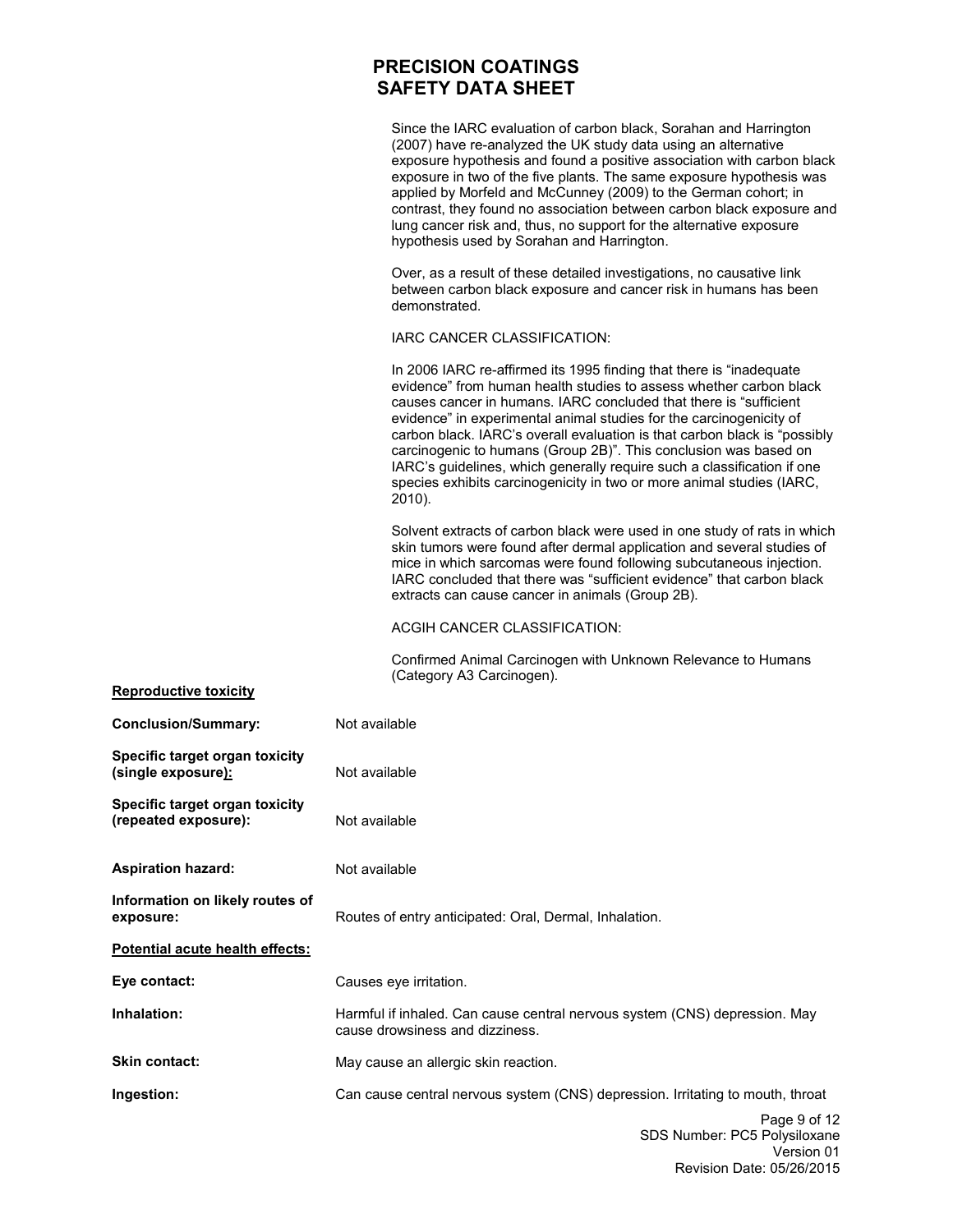and stomach.

| Symptoms related to the<br>physical, chemical and<br>toxicological characteristics |                                                                                                                       |
|------------------------------------------------------------------------------------|-----------------------------------------------------------------------------------------------------------------------|
| Eye contact:                                                                       | Adverse symptoms may include pain or irritation, watering, redness.                                                   |
| Inhalation:                                                                        | Adverse symptoms may include nausea or vomiting, headache,<br>drowsiness/fatigue, dizziness/vertigo, unconsciousness. |
| <b>Skin contact:</b>                                                               | Adverse symptoms may include irritation, redness.                                                                     |
| Ingestion:                                                                         | Adverse symptoms may include nausea or vomiting.                                                                      |
| <b>Potential chronic health</b><br>effects:                                        | Not available                                                                                                         |

# **Section 12. Ecological information**

| Toxicity                |                                               |               |
|-------------------------|-----------------------------------------------|---------------|
| <b>Acute toxicity</b>   |                                               |               |
|                         | <b>Fish</b><br>Product:                       | Not available |
|                         | <b>Specified substances:</b>                  | Not available |
|                         | <b>Aquatic invertebrates</b><br>Product:      | Not available |
| <b>Chronic toxicity</b> | Fish<br>Product:                              | Not available |
|                         | <b>Aquatic invertebrates</b><br>Product:      | Not available |
|                         | <b>Toxicity to aquatic plants</b><br>Product: | Not available |
|                         | <b>Specified substances:</b>                  | Not available |
|                         | <b>Persistence and degradability</b>          |               |
|                         | <b>Biodegradation</b><br>Product:             | Not available |
|                         | <b>Specified substances:</b>                  |               |
|                         | <b>Biological Oxygen Demand</b>               | Not available |
|                         | Product:                                      | Not available |
|                         | <b>Specified substances:</b>                  | Not available |
|                         | <b>Chemical Oxygen Demand</b><br>Product:     | Not available |
|                         | <b>Specified substances:</b>                  | Not available |
|                         | <b>BOD/COD ratio:</b>                         | Not available |

Page 10 of 12 SDS Number: PC5 Polysiloxane Version 01 Revision Date: 05/26/2015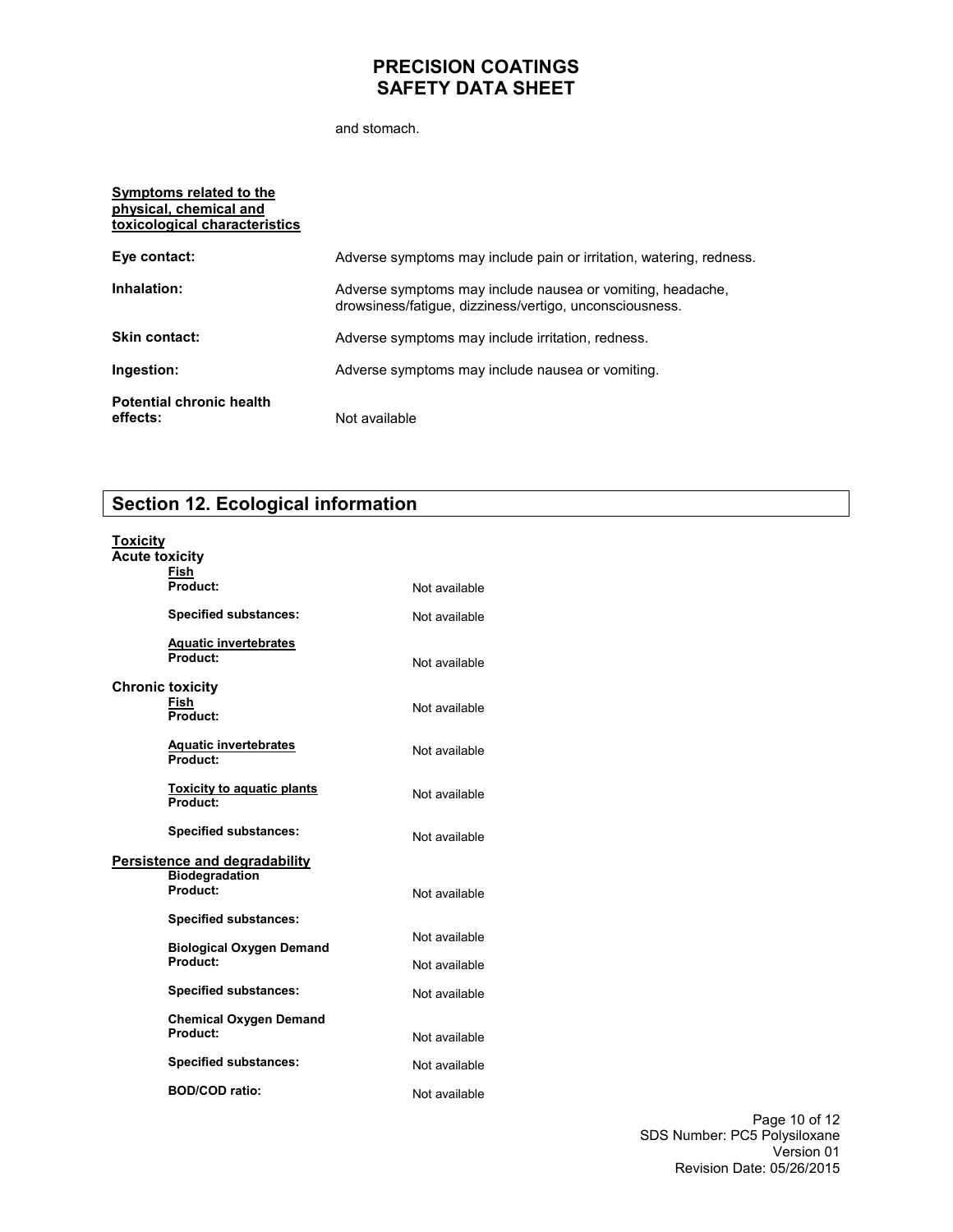| <b>Bioaccumulative potential:</b>          | Not available |
|--------------------------------------------|---------------|
| Mobility in soil:                          | Not available |
| <b>Results of PBT and vPvB assessment:</b> | Not available |
| Other adverse effects:                     | Not available |

### **Section 13. Disposal considerations**

**Disposal methods:** Dispose of waste in accordance with all local, state and federal regulations.

# **Section 14. Transport information**

#### **DOT**

**IATA** 

| <b>Basic shipping requirements:</b><br>UN number<br>Proper shipping name<br><b>Hazard class</b><br>Labels reguired<br><b>Additional information:</b> | UN1263<br>Paint<br>Flammable Liquid<br>3 |
|------------------------------------------------------------------------------------------------------------------------------------------------------|------------------------------------------|
| <b>Packaging exceptions</b><br>Packaging non bulk<br>Packaging bulk                                                                                  | 150<br>173<br>242                        |
| <b>Basic shipping requirements:</b><br><b>UN Number</b><br>Proper shipping name<br><b>Hazard class</b><br>Packing group                              | 1263<br>Paint<br>3                       |

# **Section 15. Regulatory information**

#### **US federal regulations**

| <b>OSHA:</b>                                                         |                                                            | This product is hazardous according to OSHA 29 CFR<br>1910.1200                   |                              |            |
|----------------------------------------------------------------------|------------------------------------------------------------|-----------------------------------------------------------------------------------|------------------------------|------------|
| Substance:                                                           | <b>SARA Title III Section 313 - Toxic Chemical: Listed</b> | Methanol                                                                          |                              |            |
| <b>SARA Title III Section 302 Extremely hazardous</b><br>substances: |                                                            | None                                                                              |                              |            |
| <b>SARA Title III Section 311/312 Hazard categories:</b>             |                                                            | Immediate (acute) health hazard<br>Delayed (chronic) health hazard<br>Fire hazard |                              |            |
| <b>Inventory Status</b>                                              |                                                            |                                                                                   |                              |            |
| Country(s) or region                                                 | <b>Inventory name</b>                                      |                                                                                   | On inventory<br>(yes/no) $*$ |            |
| Australia                                                            | Australian Inventory of Chemical Substances (AICS)         |                                                                                   |                              | Yes        |
| Canada                                                               | Domestic Substances List (DSL)                             |                                                                                   |                              | Yes        |
| China                                                                | Inventory of Existing Chemical Substances in China (IECSC) |                                                                                   | Yes                          |            |
| Europe                                                               | (EINECS)                                                   | European Inventory of Existing Commercial Chemical Substances                     |                              | <b>Yes</b> |
| Japan                                                                | Inventory of Existing and New Chemical Substances (ENCS)   |                                                                                   |                              | Yes        |
| Korea                                                                | Existing Chemicals List (ECL)                              |                                                                                   |                              | Yes        |
| <b>Philippines</b>                                                   |                                                            | Philippine Inventory of Chemicals and Chemical Substances (PICCS)                 |                              | Yes        |
| United States & Puerto                                               | Toxic Substances Control Act (TSCA) Inventory              |                                                                                   |                              | Yes        |

Page 11 of 12 SDS Number: PC5 Polysiloxane Version 01 Revision Date: 05/26/2015